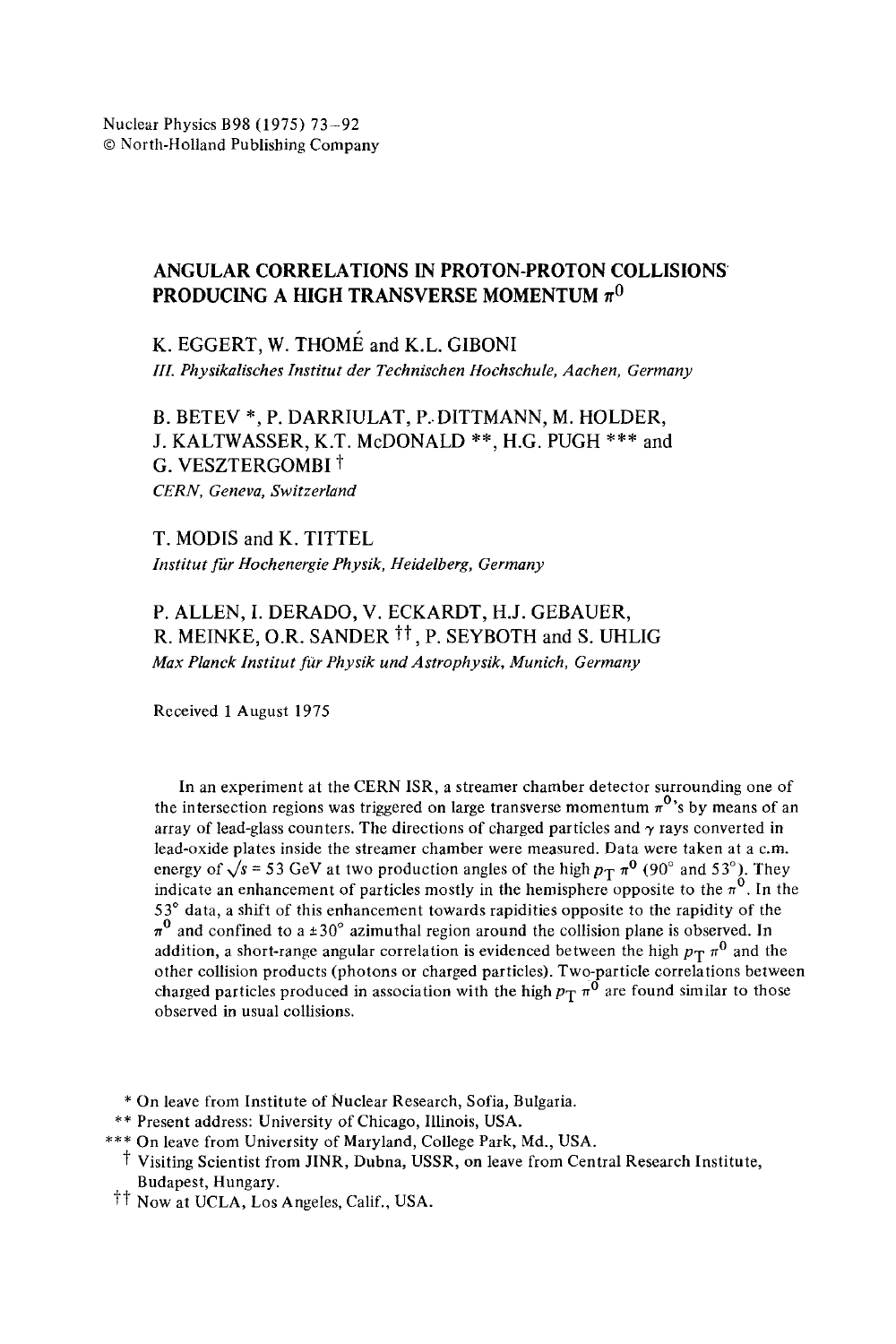## 1. Introduction

Since the discovery of the non-exponential fall of the transverse momentum distribution of secondary particles  $[1]$  manifold theoretical effort  $[2]$  has been devoted to finding the mechanism responsible for this behaviour. Most of this work is concerned with the detailed description of the dependence of the single-particle distribution upon transverse momentum  $p_T$  and c.m. energy  $\sqrt{s}$ . Yet it seems clear that further understanding and discrimination between models will mostly come from an investigation of the properties of particles produced in association with a high  $p_T$  particle. Among several others there are two extreme possibilities: either the high  $p_T$  particle is a product of a general excitation in the central region some kind of a high mass cluster or fireball which decays isotropically  $-$  or the high  $p_T$  particle is produced in a quasi-elastic two-body collision between constituents of the incoming hadrons. In the latter case, one would expect to see a coplanar structure in the distribution of the outgoing particles as a reminiscence of the original collision process. Some such structure is already imposed by momentum conservation, but the number of secondaries is sufficiently large and the energy sufficiently high at the ISR for phase-space effects to play a minor role.

Since the whole phenomenon of high  $p_T$  behaviour may indeed be very complex, it seems appropriate to find out from the data themselves which are the most important and most informative features. There are, however, clear limitations to such a programme: it is virtually impossible to measure masses and momenta of all the particles produced, and even then it would be necessary to condense the information into a few parameters. In the first generation experiment described here, we limit ourselves to a measurement of the direction of all charged secondaries and of part of the  $\gamma$  rays produced in association with a high  $p_T\pi^0$ , using a large solid-angle optical detector and an array of lead-glass counters to trigger on the high  $p_T\pi^0$ . From these data we extract angular correlations between the  $\pi^0$  and associated charged particles or  $\gamma$  rays and correlations among the charged particle themselves.

### **2. Detector**

The detector consists essentially of two large streamer chambers for the observation of particle trajectories and of an array of lead-glass counters which provides a trigger on the large  $p_T\pi^{0}$ 's (fig. 1). The streamer chambers, positioned above and below the beam pipes, surround an intersection region of the ISR. Apart from the 8 cm gap between the chambers they cover the full solid angle. Each chamber is 50 cm high, 270 cm lang (along the beams) and 125 cm wide (transverse to the beams). Frames of one radiation length thick lead-oxide plates, 230 cm or 100 cm wide and 50 cm high, are inserted in the sensitive volume of the chambers in order to convert  $\gamma$  rays. The converter plates extend over all rapidities and cover  $\approx$  50% of the solid angle. The geometry of the sensitive volumes is such that the visible track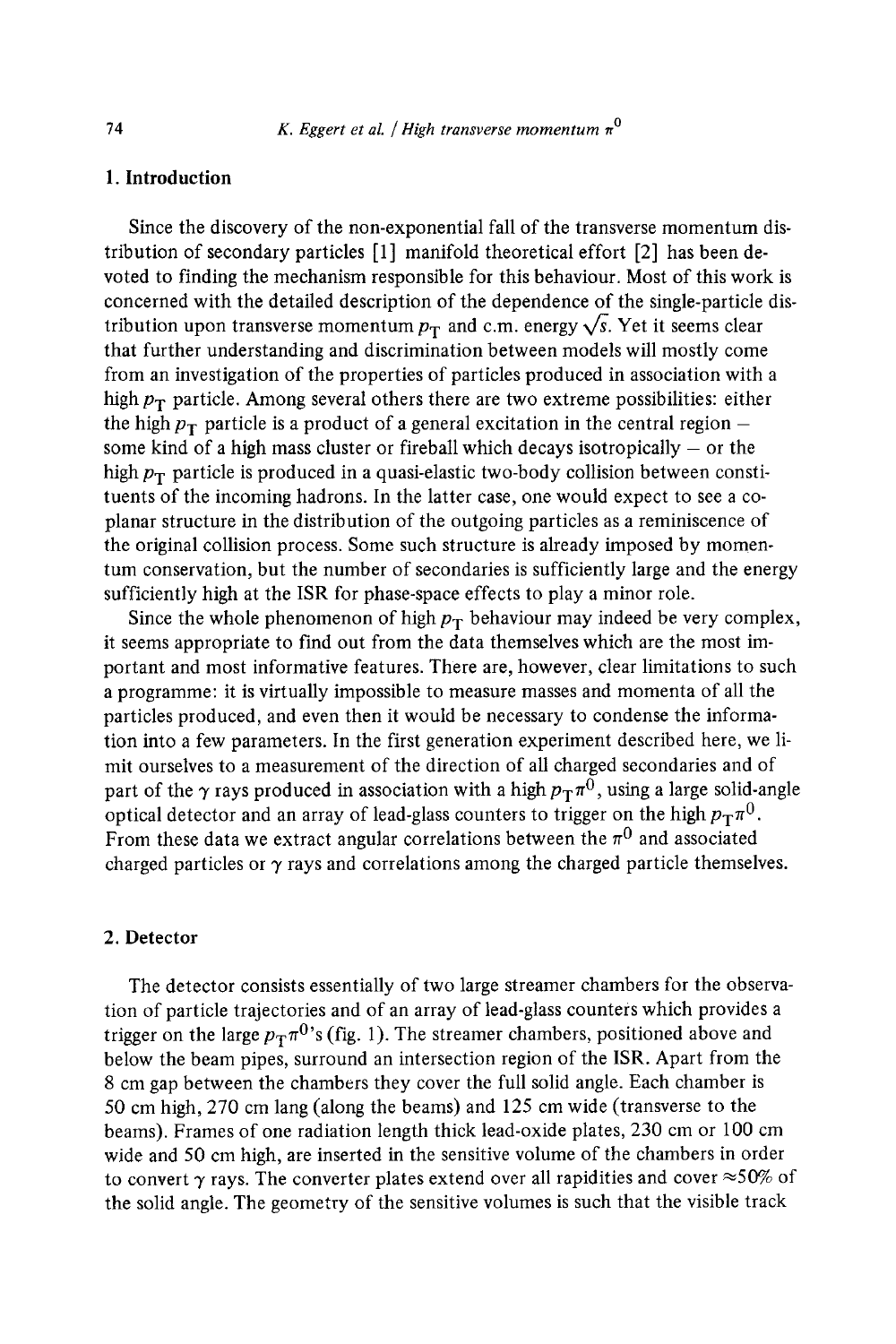

Fig. 1. Schematic view of the set-up.

length is 30 cm in the forward direction and 13 cm on the sides. The angular dependence of the acceptance is governed by the effect of the gap between the chambers for charged particles (fig. 2); for photons it is further limited by the height of the converter plates. The gap causes a  $24^{\circ}$  to  $48^{\circ}$  loss in azimuthal coverage (full range  $360^\circ$ ) as the production angle varies from  $90^\circ$  to  $10^\circ$ . Tracks are photographed through two  $8^\circ$  stereo views and recorded on a single 35 mm film.

The lead-glass detector [3] is a  $1 \text{ m}^2$  hexagon comprising 61 hexagonal blocks, each 13.5 cm in diameter, 15 radiation lengths deep and viewed by a 5 inch phototube. It was located at c.m. angles of 90 $^{\circ}$  (or 53 $^{\circ}$ ), at a distance of 1.90 m (or 2.60 m) from the intersect, and its centre was 56 cm below the beam level to match the acceptance of the streamer chamber. The pulse heights of the anode signals of each cell were analysed in 8 bit ADC units and recorded on magnetic tape. A more complete description of the apparatus is given elsewhere [4]. The performance of the lead-glass detector is discussed in another paper [5].

The chambers were triggered whenever the sum of the lead-glass counter dynode signals exceeded an adjustable threshold and was in coincidence with a signal from two large downstream scintillator hodoscopes.

In a series of runs, referred to as minimum bias triggers, only the scintillation counters were used in the trigger. The cross section seen by the scintillators is 37 mb at  $\sqrt{s}$  = 53 GeV [6].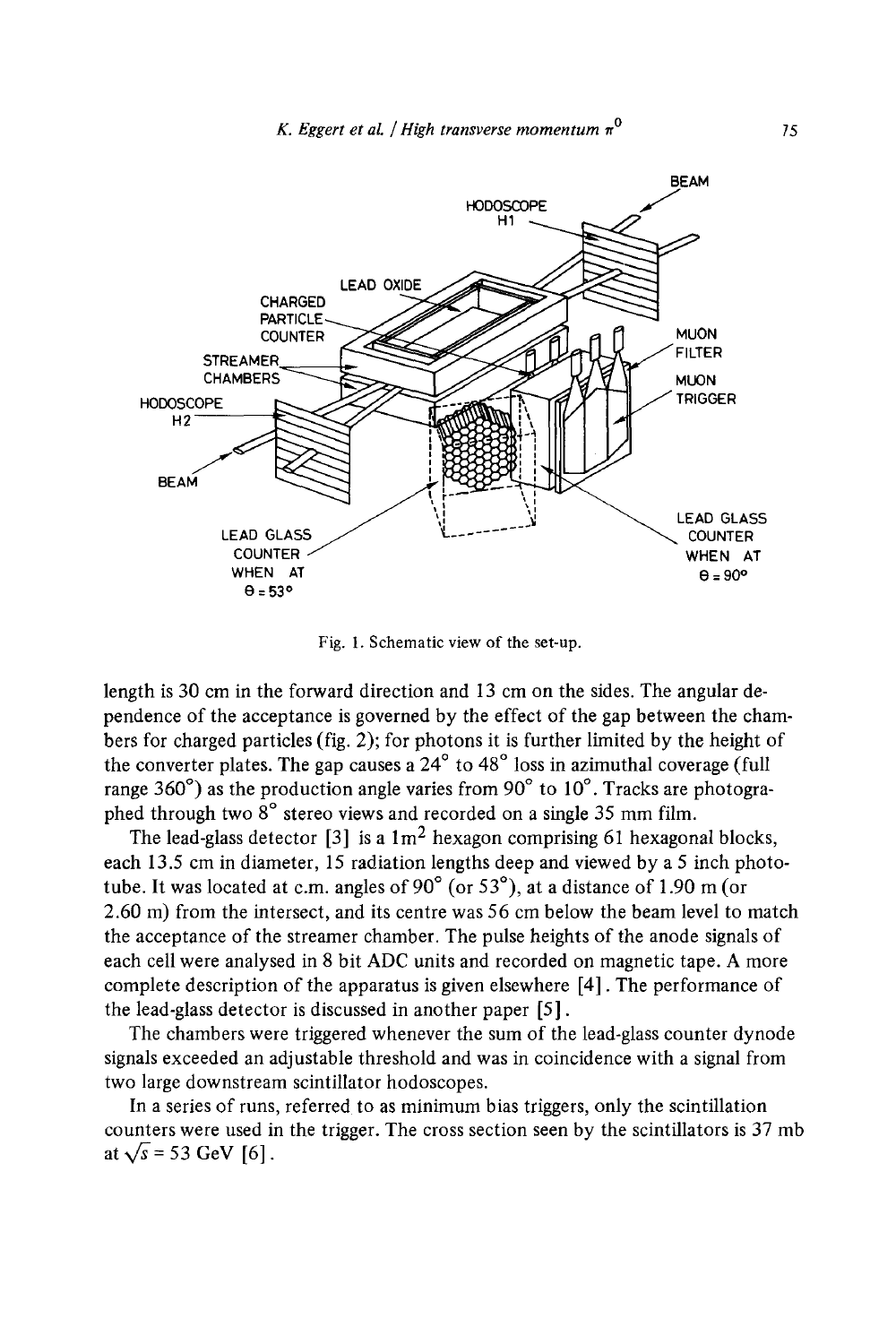

Fig. 2. Cross section of streamer chambers and lead-glass perpendicular to the beam direction. The  $\pi^0$  which has triggered the lead-glass detector defines the zero of azimuthal angle.

#### 3. **Data reduction and** analysis

The data analysis consists of two separate parts: processing of the lead-glass information and measurement of the pictures. Details of the lead-glass pattern recognition are discussed in ref. [5]. Relevant to our purpose is that we may neglect energy corrections due to escape of one of the  $\pi^0$  decay photons, or due to an extra, uncorrelated particle which overlaps the shower of the  $\pi^{0}$ . The pictures are scanned and measured on image plane digitizing projectors. Three points are measured in each view on all tracks which point into the civinity of the interaction region. The setting error is about 12  $\mu$ m on film (2 mm in space).

Tracks are reconstructed as straight lines in space using the two stereo views. Typical uncertainties of the track extrapolation to the interaction region are 0.6 cm (8 cm) in the horizontal (vertical) projection. The interaction point is found by an iterative least squares fit to the measured tracks. The resulting errors on the final vertex position are about 0.3 cm in the horizontal plane, and 4 cm along the vertical direction. All tracks pointing to the vertex within three standard deviations are accepted, and their directions in space are recalculated using the interaction vertex as an additional constraint. In this last step, the vertex is assumed to lie in the plane of the beams, as the heights of the beams are much smaller than vertical reconstruction uncertainties, and their positions are accurately known.

In the absence of momentum measurement and particle identification, each track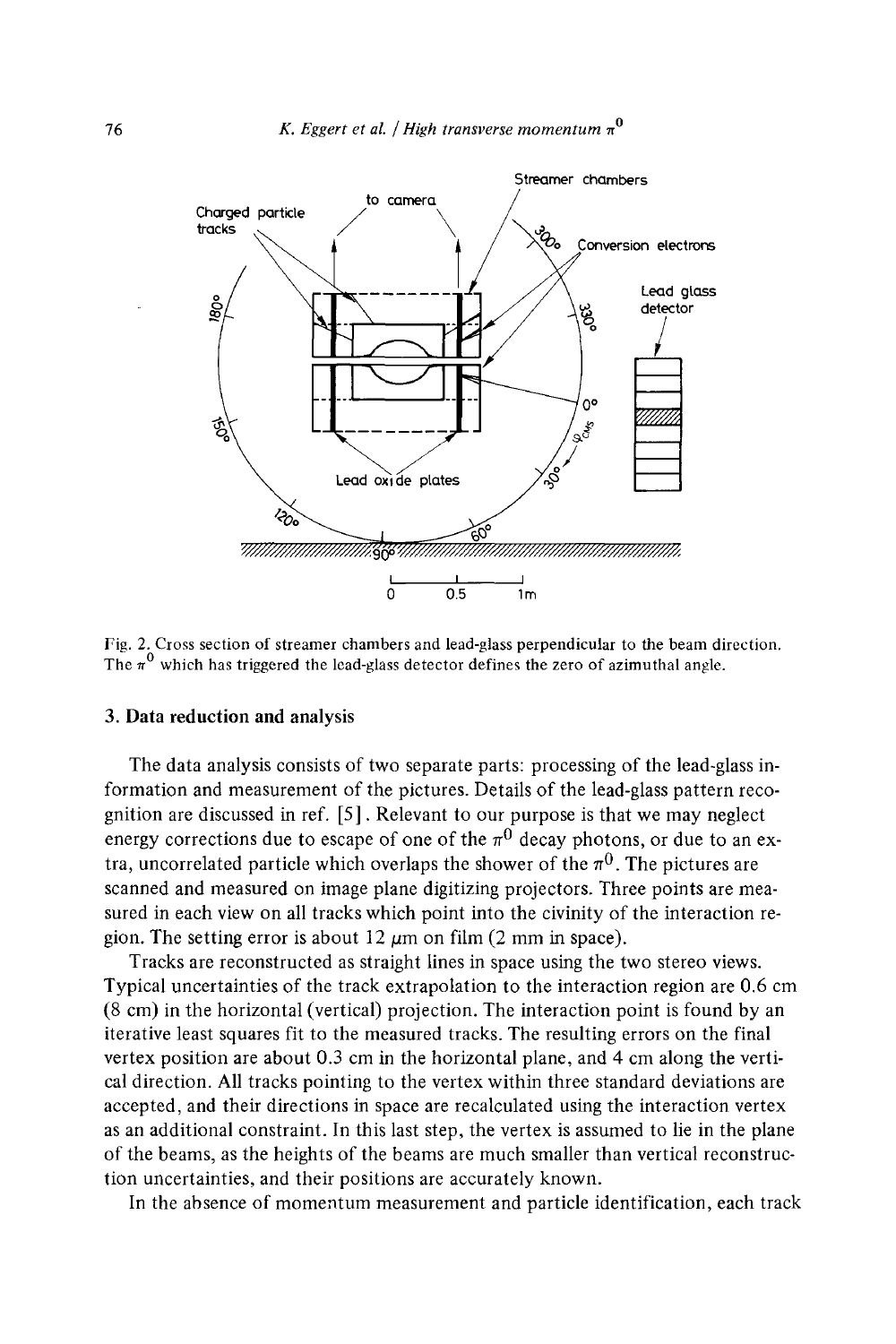| $90^\circ$ data        |                                  |                     | $53^\circ$ data        |                                  |                     |  |
|------------------------|----------------------------------|---------------------|------------------------|----------------------------------|---------------------|--|
| $p_T$ range<br>(GeV/c) | $\langle p_T \rangle$<br>(GeV/c) | Number<br>of events | $p_T$ range<br>(GeV/c) | $\langle p_T \rangle$<br>(GeV/c) | Number<br>of events |  |
| < 1.4                  | 0.85                             | 840                 | $3.0 - 5.0$            | 3.8                              | 1196                |  |
| $1.4 - 2.5$            | 2.1                              | 799                 |                        |                                  |                     |  |
| $2.5 - 3.5$            | 3.0                              | 1339                |                        |                                  |                     |  |
| $3.5 - 4.5$            | 3.85                             | 715                 |                        |                                  |                     |  |
| >4.5                   | 5.1                              | 180                 |                        |                                  |                     |  |

Table 1 Data samples

is completely described by its azimuth  $\phi$  and production angle  $\theta$ . These quantities are calculated in the laboratory system and transformed to the c.m. system under the assumption that the produced particles have zero mass. Because of the small crossing angle  $(15^{\circ})$  of the beams, this approximation has no important effect on the analysis. We also approximate the rapidity  $y = -\frac{1}{2} \log[(E - p_1)/(E + p_1)]$  by  $\eta = -\log \tan(\frac{1}{2}\theta)$ . Typical uncertainties due to reconstruction errors are 5<sup>°</sup> in  $\phi$  and 0.1 units in  $\eta$  for charged tracks, and 15° in  $\phi$ , 0.1 units in  $\eta$  for converted  $\gamma$  rays.

Rescans were made for about  $\frac{2}{3}$  of the sample. We estimate the track loss in scanning and reconstruction to be 8% for charged particles and 18% for  $\gamma$  rays. The higher loss rate for  $\gamma$  rays is mainly due to problems of overlap with other  $\gamma$  rays and charged particles produced in the lead-oxide plates. The fractional loss does not depend on production angle. The data have not been corrected for the loss in charged particles. In order to compare  $\gamma$  and charged particle distributions, the  $\gamma$  distributions have been scaled up by 10%.

We report here on data taken at a c.m. energy of  $\sqrt{s}$  = 53 GeV, with two positions of the lead-glass counter, at mean c.m. production angles of 90 $^{\circ}$  and 53 $^{\circ}$ . We have analysed data in various  $p_T$  intervals at  $\theta = 90^\circ$ , but only around  $p_T = 3.8 \text{ GeV}/c$ for  $\theta = 53^\circ$  (table 1).

### 4. Acceptance calculattions

The acceptance for charged particles was calculated by a Monte-Carlo simulation of events using realistic multiplicity distributions, and single-particle spectra as observed with minimum bias trigger. Measurement errors, multiple scattering and nuclear interactions in the vacuum chamber walls or in the streamer chamber material were taken into account,  $\pi^0$ 's were created in the simulation programme with the same spectra as charged pions and in the proportion 1 : 2. From conversion of  $\gamma$  rays or Dalitz decays of  $\pi^{0}$ 's one expects between 3% and 10% additional tracks, depending on the rapidity interval. Both charged pions from  $K_8^0$  decays will normal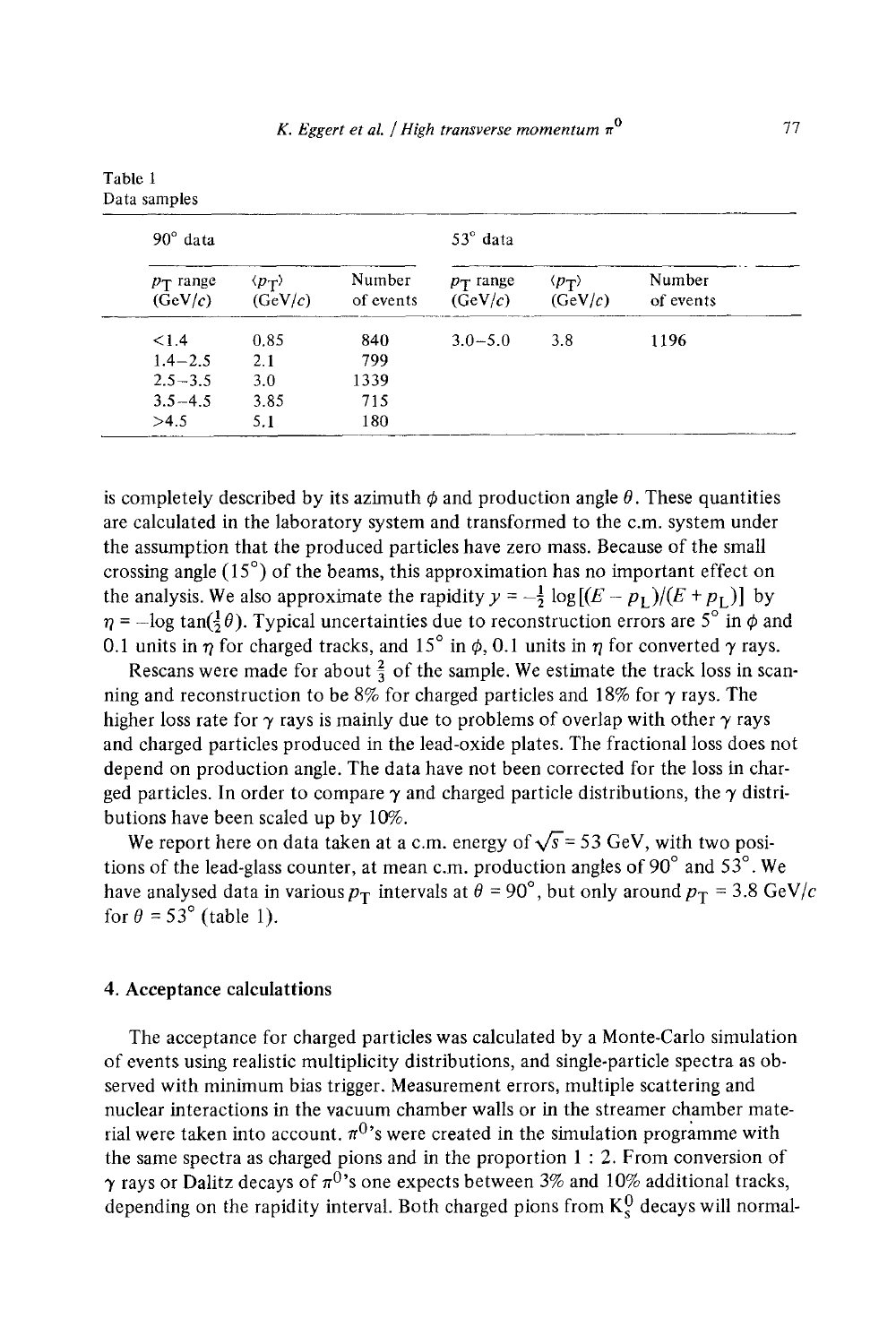ly be accepted; in about 30% of the decays it is possible to reject at least one of the pions as not pointing to the interaction vertex. This figure is almost independent of the K momentum. No correction for these additional sources of charged particles is made. Except for the regions around the gap between the streamer chambers the acceptance is always greater than 90%. A 4% systematic error is attributed to this calculation, which allows for differences in the measurement accuracies and uncertainties in the Monte-Carlo input data.

Tracks are weighted with the inverse of their acceptance probability. The effect of the gap between the chambers in high  $p_T$  data is taken into account by assuming that the particle distribution in a  $\Delta \phi = \pm 20^{\circ}$  interval including the gap ( $\Delta \phi = \pm 6^{\circ}$  for  $n < 2$ ) is flat. This assumption is justified by the observation that for any fixed direction of a track the difference in azimuth to the  $\pi^0$  varies from event to event by  $\pm 10^{\circ}$  due to different locations of the  $\pi^{0}$  in the lead-glass counter.

In the angular region covered by the lead-glass counter it is important to avoid any trigger bias. For the study of correlations alongside the  $\pi^0$  a very restrictive cut on the  $\pi^0$  energy is applied, excluding events in which the  $\pi^0$  itself does not have sufficient energy to trigger, but another particle hitting the lead-glass detector supplies additional energy. Even though this energy is usually small (around 200 MeV), the probability of such a configuration is enhanced in the trigger due to the steeply falling  $\pi^0$  spectrum. About  $\frac{1}{3}$  of the analysed events are eliminated by the cut.

Charged particles which point towards the  $\pi^0$  cluster in the lead-glass are removed from the remaining events. Their frequency ( $\approx$ 0.25 tracks per event) is in agreement with expectations: 0.17 are due to photons from the decays of the high  $p_T\pi^0$  converting in the aluminium base plate of the chamber, 0.04 are due to accidental overlaps between charged particles and the  $\pi^0$ , and 0.05 are mismatches due to finite resolution in the track reconstruction. To correct for this last effect, 0.05 tracks per event are added to the sample at the end.

The acceptance calculations for  $\gamma$  rays observed behind the lead-oxide plates follow the same principles, except that  $\gamma$  rays are additionally weighted with the inverse of the conversion probability. The weights depend on the thickness of the material traversed and are energy independent above 200 MeV. In the range 30-200 MeV, the energy dependence of the conversion probability was measured for leadoxide plates of one and two radiation lengths thickness, using a scintillation counter set-up in a tagged photon beam at the CERN Synchro-cyclotron [7]. Since the energies of individual  $\gamma$  rays observed in the streamer chamber are not known, only a global correction factor for this low-energy effect is introduced, based on published  $\gamma$  spectra [8]. The correction is 20% for rapidities less than 1 and vanishes for rapidities greater than 2. In high  $p_T$  trigger data, where the associated  $\gamma$  spectra are not known, only half of this correction was applied, with an uncertainty of the same size. An average loss of 8% of  $\gamma$  rays was taken into account in a  $\pm 30^\circ \phi$  interval including the gap between the chambers due to photons converting in the base plate and appearing as charged tracks.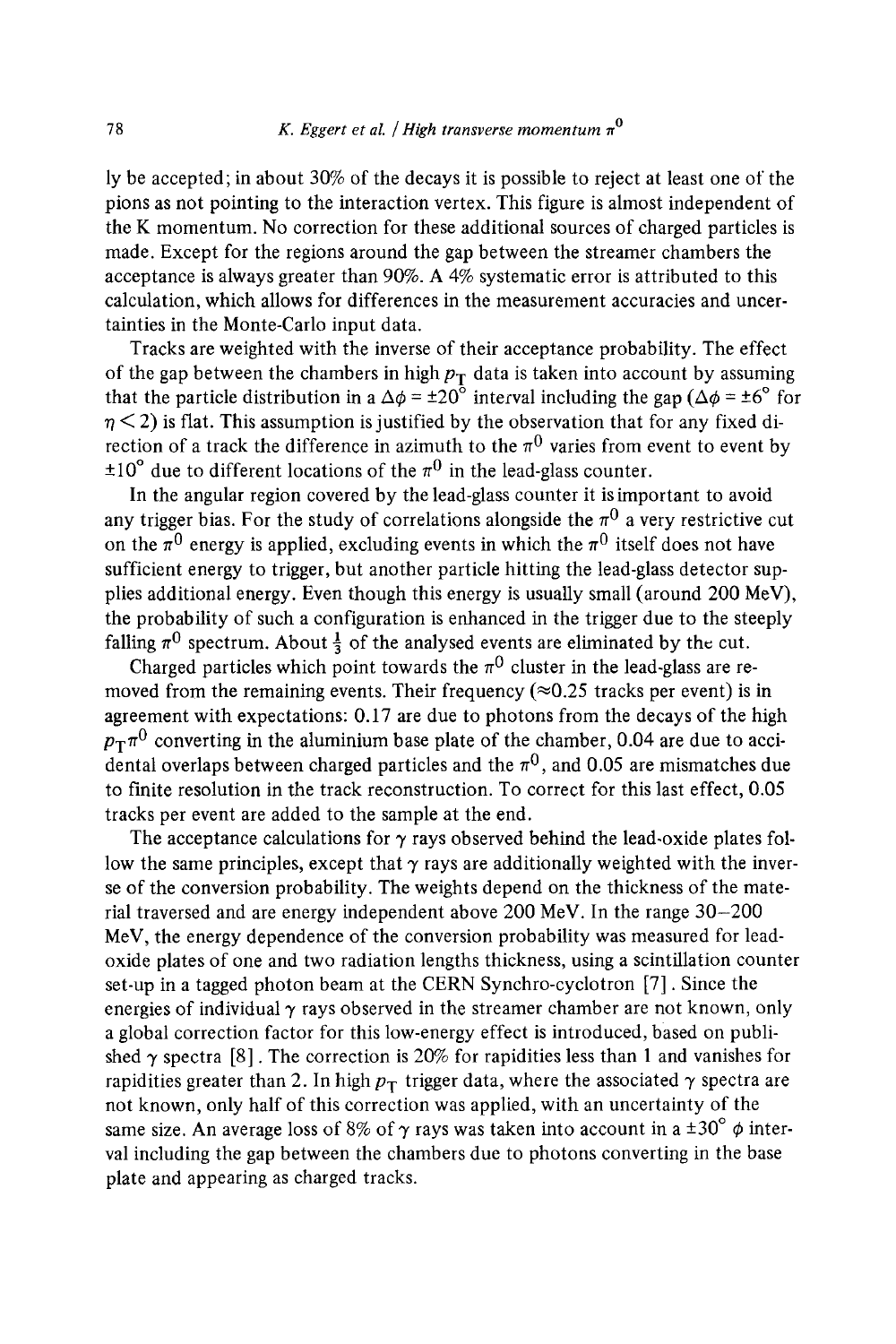

Fig. 3. Charged particle densities for the 53° data. The solid lines give charged particle densities in minimum bias triggers.

# 5. Correlations between the high  $p_T \pi^0$  and charged particles

The average charged particle distribution in events with a high  $p_T ~\pi^0$  is given as a function of rapidity and azimuth as

$$
\frac{\mathrm{d}N}{\mathrm{d}\eta\mathrm{d}\phi}=\frac{1}{\sigma^{'}}\frac{\mathrm{d}\sigma^{'}}{\mathrm{d}\eta\mathrm{d}\phi}\;,
$$

with *the* normalization

$$
\int \frac{\mathrm{d}N}{\mathrm{d}\eta \mathrm{d}\phi} \,\mathrm{d}\eta \mathrm{d}\phi = \langle n \rangle \;,
$$

where  $\sigma'$  is the cross section for observing a  $\pi^0$  in a given interval of  $p_T$ , and  $\langle n \rangle$  is the average multiplicity of charged particles in such events. The azimuth is measured in the c.m. system with respect to the plane containing the beam direction and defined for each event such that the  $\pi^0$  has zero azimuth angle (fig. 2). We give then particle distributions in  $\phi$  bins of 30°, adding the distributions for positive and negative  $\phi$ 's.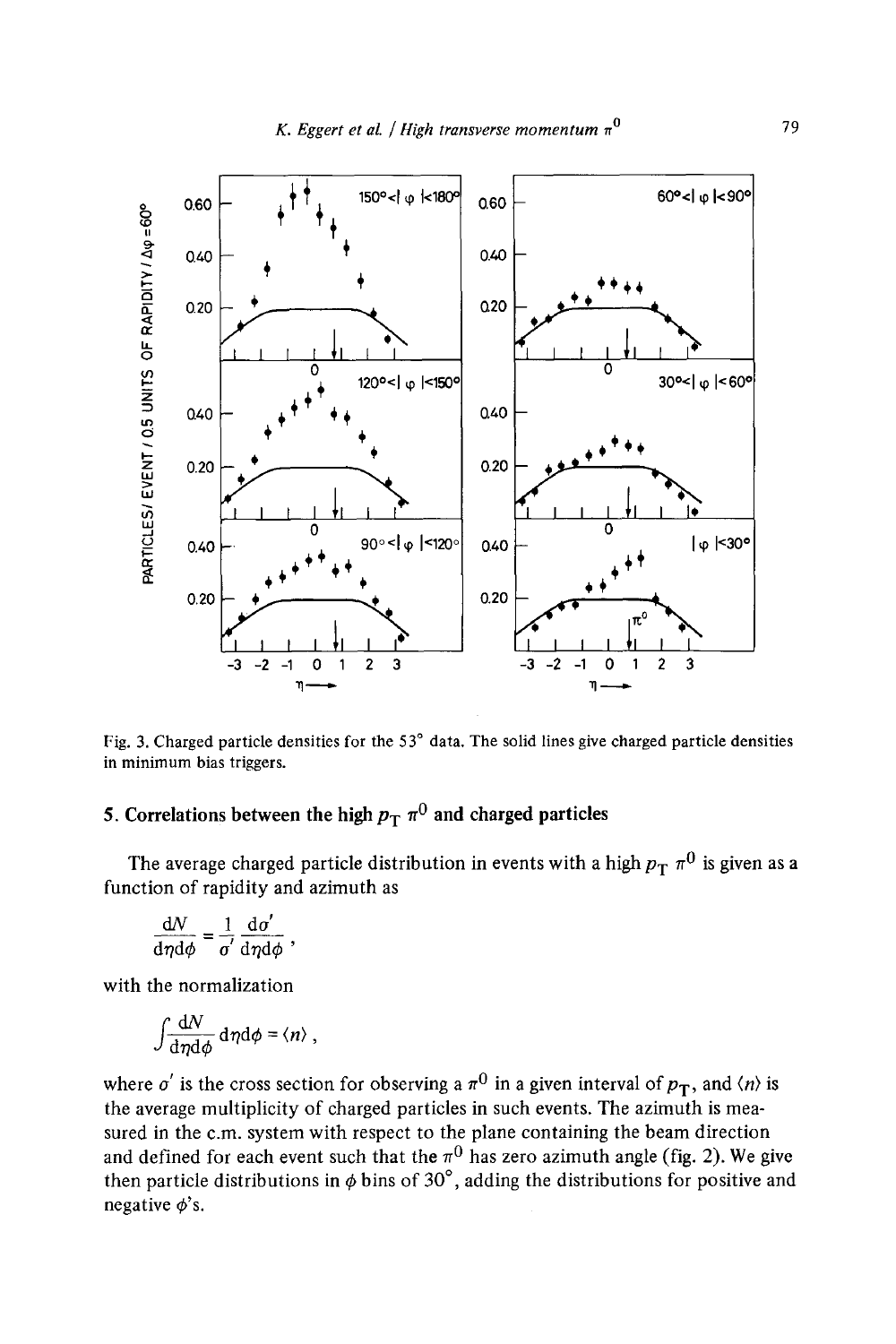

Fig. 4. Charged particle densities for the 90° data, averaged over events with  $p_T$  of the  $\pi^0$  >  $2 \text{ GeV}/c$ . The solid lines give charged particle densities in minimum bias triggers.

We first discuss the 53° data  $[\eta(\pi^0) = 0.75]$ , which have the advantage that a correlation between the high  $p_T \pi^0$  and associated particles will show up as an asymmetry in the rapidity distribution. In fact, a shift towards rapidities opposite to that of the  $\pi^0$  has been previously reported for particles in the opposite hemisphere from earlier data of this experiment [9] and by the Pisa-Stony Brook Collaboration [10]. The 53° data allow us to study this effect further. They show several interesting features (fig. 3):

(i) an enhancement in the same azimuthal region as the  $\pi^0(|\phi| < 30^\circ)$  which is centred at the same rapidity as the  $\pi^0$  and which has a relatively short range in rapidity (about  $\pm 0.7$  units);

(ii) an increase of particle density over the whole central region ( $|\eta| \leq 2$ ), in the opposite hemisphere ( $|\phi| > 90^{\circ}$ ), most prominent for azimuthal angles near 180°;

(iii) an asymmetry of the rapidity distribution in a  $\Delta \phi = \pm 30^{\circ}$  sector around  $\phi = 180^{\circ}$ .

For comparison, the distributions of charged particles in interactions with minimum bias trigger which contain at least two particles in the streamer chamber are also shown in fig. 3.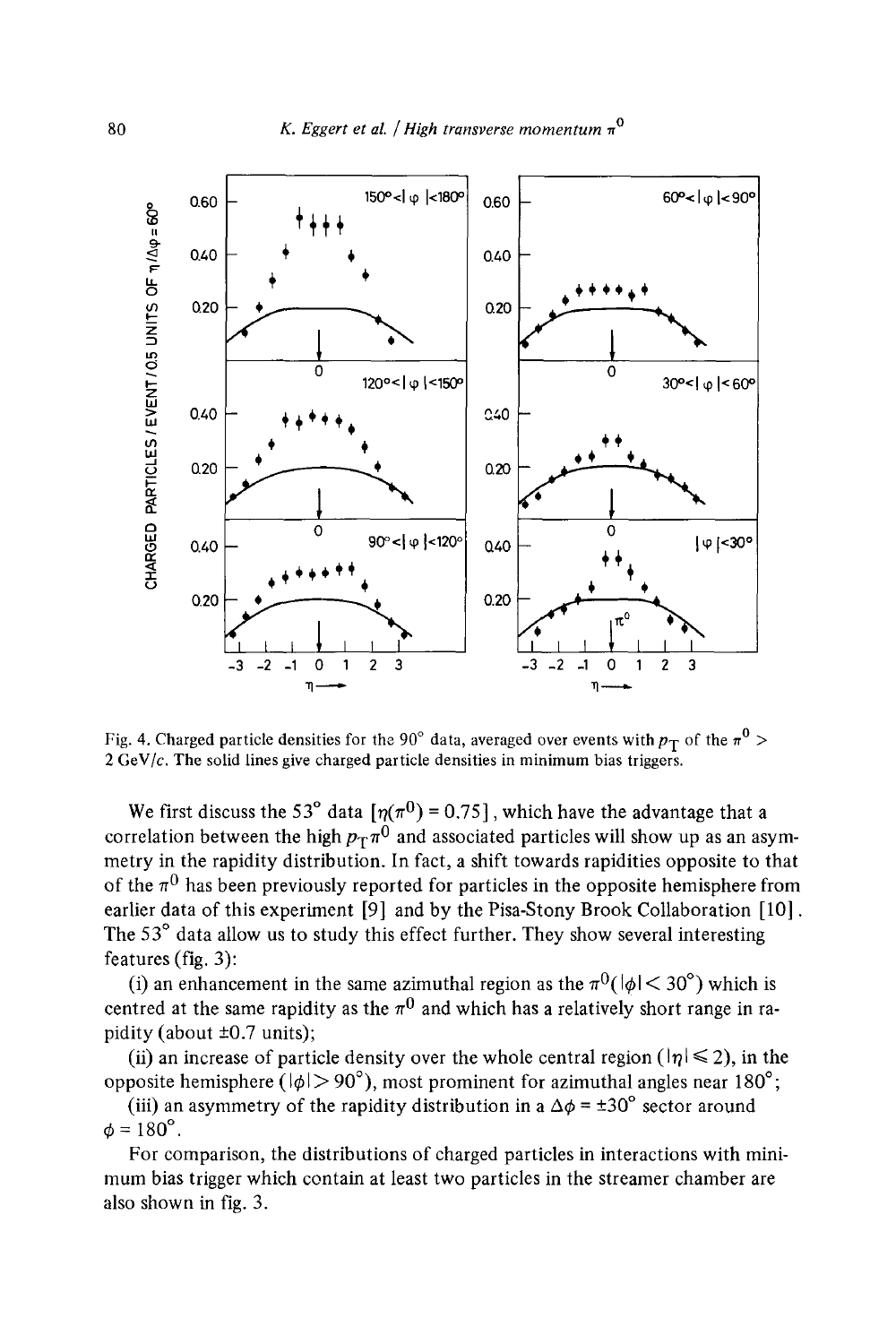

Fig. 5. Charged particles involved in the short-range correlation with the high  $p_T\pi^0$ . Particle densities were integrated over  $|\eta - \eta_{\pi} 0|$  < 1.5,  $|\phi|$  < 60° and the corresponding densities in minimum bias triggers were subtracted.



Fig. 6. Azimuthal distribution of charged particle densities integrated over  $|\eta|$  < 2 as a function of  $p_T$  of the  $\pi^0$  for the 90° data. The lines are handdrawn curves through the data. The data are symmetrized around  $\phi = 180^\circ$  to reduce the statistical errors. A typical error bar is shown for the  $p_T = 5$  GeV/c data.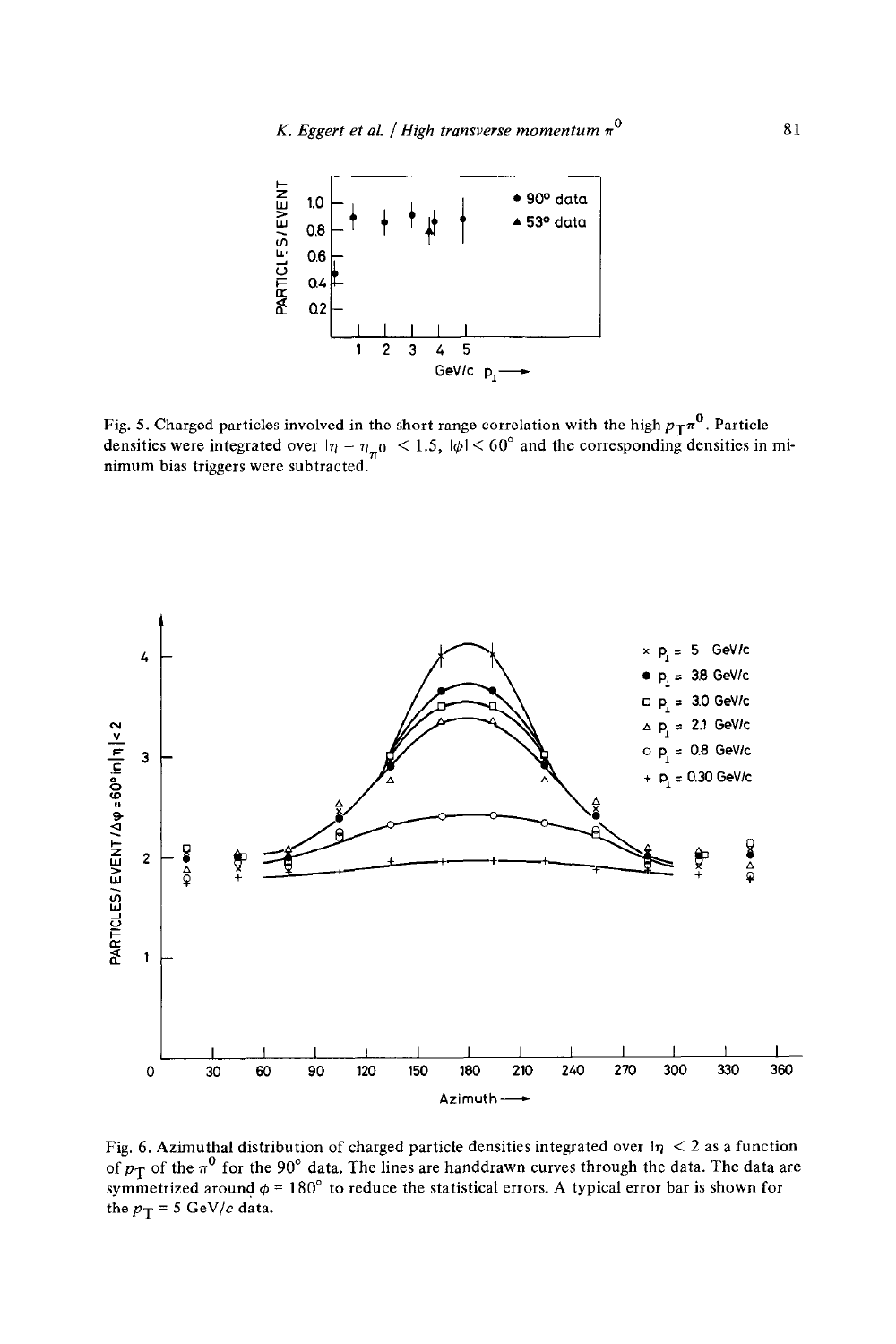

Fig. 7. Charged particle densities, integrated over  $1180^\circ - \phi \le 30^\circ$ ,  $|\eta| < 1$  as a function of  $p_T$ (right-hand scale). For a comparison with the data of ref. [ 12] we give also the ratio to minimum bias triggers (left-hand scale). In the CCR experiment the charged particle ratios are given for the interval  $1180^\circ - \phi \leq 23^\circ$ ,  $|\eta| < 0.8$ . The definition of minimum bias triggers is not exactly the same in the two experiments.

Each of these observations merits some discussion.

(i) A similar short range enhancement around the  $\pi^0$  direction is observed in the 90<sup>°</sup> data where it is symmetric around  $\eta = 0$ , as is to be expected (fig. 4). In order to study the  $p_T$  dependence of this correlation we integrate the particle density in a  $\Delta$ m =  $\pm$  1.5,  $\Delta\phi$  =  $\pm$ 60° interval around the  $\pi$ <sup>0</sup> and subtract, somewhat arbitrarily, the same quantity deduced from minimum bias interactions. This also provides an estimate, to within 30%, of the average number of particles involved in this correlation. The results are shown in fig. 5. A low-energy point has been included, from data where the lead-glass counter was not used in the trigger, but where a photon was observed in the streamer chamber in the interval  $|\eta|$  < 0.5. Apart from this lowenergy point, which represents the correlation between  $\gamma$  rays and charged particles at low momenta, there is no  $p_T$  dependence of the correlation within measurement errors. The average number of correlated charged particles in the indicated interval of rapidity and azimuth is  $0.85 \pm 0.15$ , where the error is only statistical. Restricting the  $\phi$  interval to  $|\phi| \le 30^\circ$ , this number would be 0.50 ± 0.10, with the same  $p_T$ (in-)dependence.

(ii) The particle density in the opposite hemisphere, as first observed by the Pisa-Stony Brook Collaboration [11] increases with the transverse momentum of the  $\pi^0$ . The extension in rapidity of this increase does not vary for the observed range in  $p_T$ within our measurement errors. Fig. 6 shows the  $\phi$  dependence of the particle density, integrated in  $\eta$  from -2 to +2, for the 90° data. The increase with  $p_T$  is strongest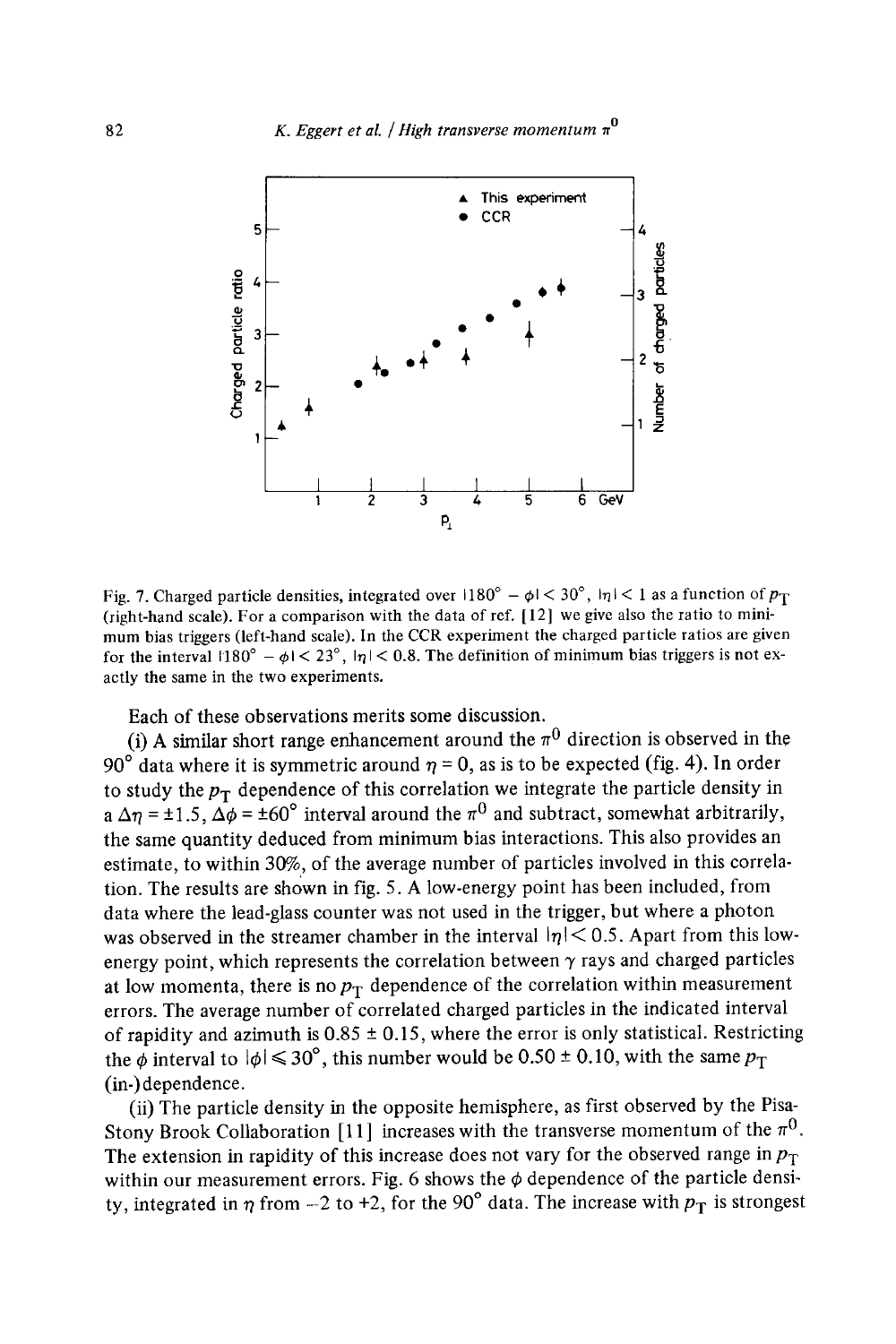

Fig. 8. Charged particle rapidity distributions in the interval  $|\phi - 180^{\circ}| < 30^{\circ}$  as a function of the multiplicity in this interval. The right half of the figure displays the asymmetry (particle density in an interval at negative rapidity minus particle density in the corresponding interval at positive rapidity.

in the neighbourhood of  $\phi = 180^\circ$ , where the data are compatible with a linear increase up to the largest  $p_T$  of 5 GeV/c (see fig. 7). For comparison we also show the data of Büsser et al.  $[12]$ .

(iii) The distribution of particles in the  $53^\circ$  data is symmetric in rapidity over most of the  $\phi$  region (fig. 3): the particles in the hemisphere opposite to the  $\pi^{0}$ , which must be involved in the momentum balance, neither follow the longitudinal motion of the  $\pi^0$  nor cluster around the opposite rapidity. Only in the  $\Delta\phi = \pm 30^\circ$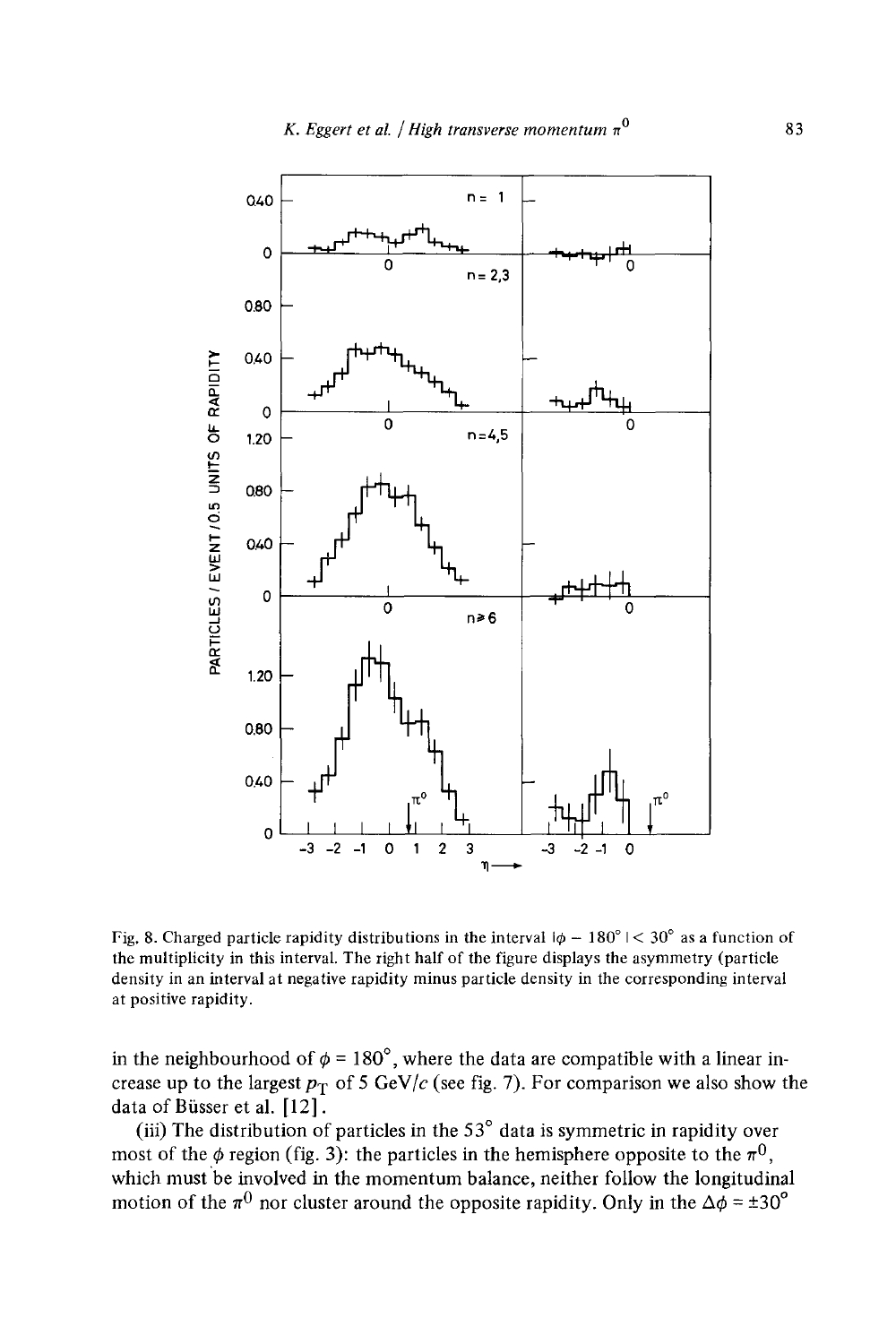

Fig. 9. Distribution of the charged particle multiplicities in the interval  $\phi - 180^\circ$   $\leq 30^\circ$ . The multiplicity bins are those chosen for fig. 8.

interval around  $180^\circ$  there is a small but significant asymmetry. It is possible to regard this effect as a superposition of a symmetric distribution, as observed in other  $\phi$  intervals, and an asymmetric component. Then this asymmetric component is concentrated around the rapidity opposite to that of the  $\pi^0$  and contains an average of  $0.50 \pm 0.12$  particles per event.

It is interesting to see how this asymmetry varies with the charged particle multiplicity in the  $|\phi - 180^\circ| < 30^\circ$  interval, the one which exhibits the asymmetry. One can see (fig. 8) that the asymmetry is largely due to events with high multiplicities. Such events are relatively rare (fig. 9). The interpretation of this observation is not straightforward. For example, it may be that a large fraction of the  $\pi^0$  momentum is balanced by a single object which subsequently decays into the observed particles, in which case an asymmetry would be more apparent for larger multiplicity of the decay products. While momentum conservation may cause some asymmetry of the rapidity distribution it is surprising that the observed asymmetry is confined to a relatively narrow interval around the collision plane. We have checked that the absence of asymmetry in the next  $\phi$  interval  $(30^{\circ} < 1180^{\circ} - \phi < 60^{\circ})$  persists if we select events with high multiplicity in the previous intervals ( $1180^\circ - \phi$ )  $<$  30°) or with high multiplicity in the same interval. Data at lower values of  $p_T$ , which should show how this asymmetry builds up as a function of  $p_T$ , are not yet analysed.

## 6. Correlations between  $\pi^0$  and photons

Analogous distributions to those discussed in the preceding paragraphs can be made for  $\gamma$  rays observed in high  $p_T$  events. The  $\phi$  acceptance is, however, limited to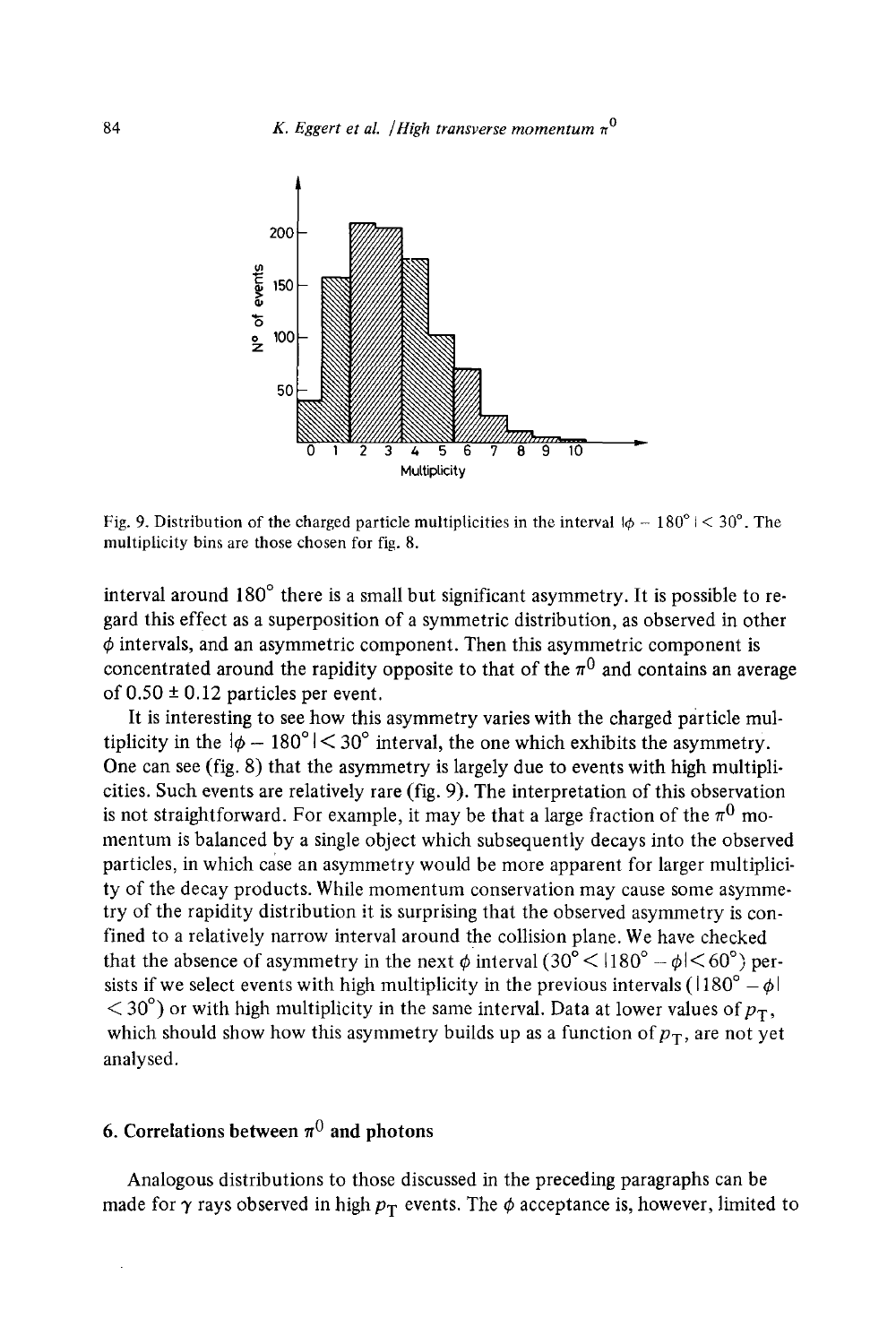

Fig. 10. Gamma ray densities for the 53° data. The solid lines are  $\gamma$  ray densities observed with minimum bias triggers.

the  $\phi$  intervals  $-60^\circ \le \phi \le 30^\circ$  and  $120^\circ \le \phi \le 210^\circ$  (fig. 2) due to the limited extension of the lead-oxide plates. As discussed above, the corrections due to losses, either in the scanning or by early conversions of the photons, are larger than for charged particles and there is some uncertainty in the average conversion probability, since the spectrum of photons is unknown. Finally, the errors in the reconstructed  $\gamma$  directions are larger, since the conversion electrons do not point to the interaction vertex, and their origin on the lead-oxide plates is only visible in one of the stereo views, but obscured on the other by the lead-oxide.

Measurements of  $\gamma$  ravs are available for the 53<sup>°</sup> data and for minimum bias triggers.

The  $\gamma$  rays show a similar behaviour to that of the charged particles (fig. 10).

(i) In minimum bias triggers the distribution of  $\gamma$  rays and charged particles are the same within errors.

(ii) In the events with high  $p_T$  trigger there is a clear correlation with the  $\pi^0$  in the  $\pm 30^{\circ} \phi$  interval around the  $\pi^0$ .

(iii) There is an increase in particle density in the opposite hemisphere similar to that observed for charged particles.

(iv) An asymmetry in the rapidity distribution in the  $\pm 30^{\circ} \phi$  interval around  $\phi$  = 180 $\degree$  is less evident than in the case of charged particles.

The most prominent feature is certainly the correlation within  $\Delta \phi = \pm 30^\circ$  and  $\Delta \eta = \pm 1$  with the  $\pi^0$ . The number of photons involved in that correlation, estimated by subtracting the distribution of photons obtained in minimum bias triggers, is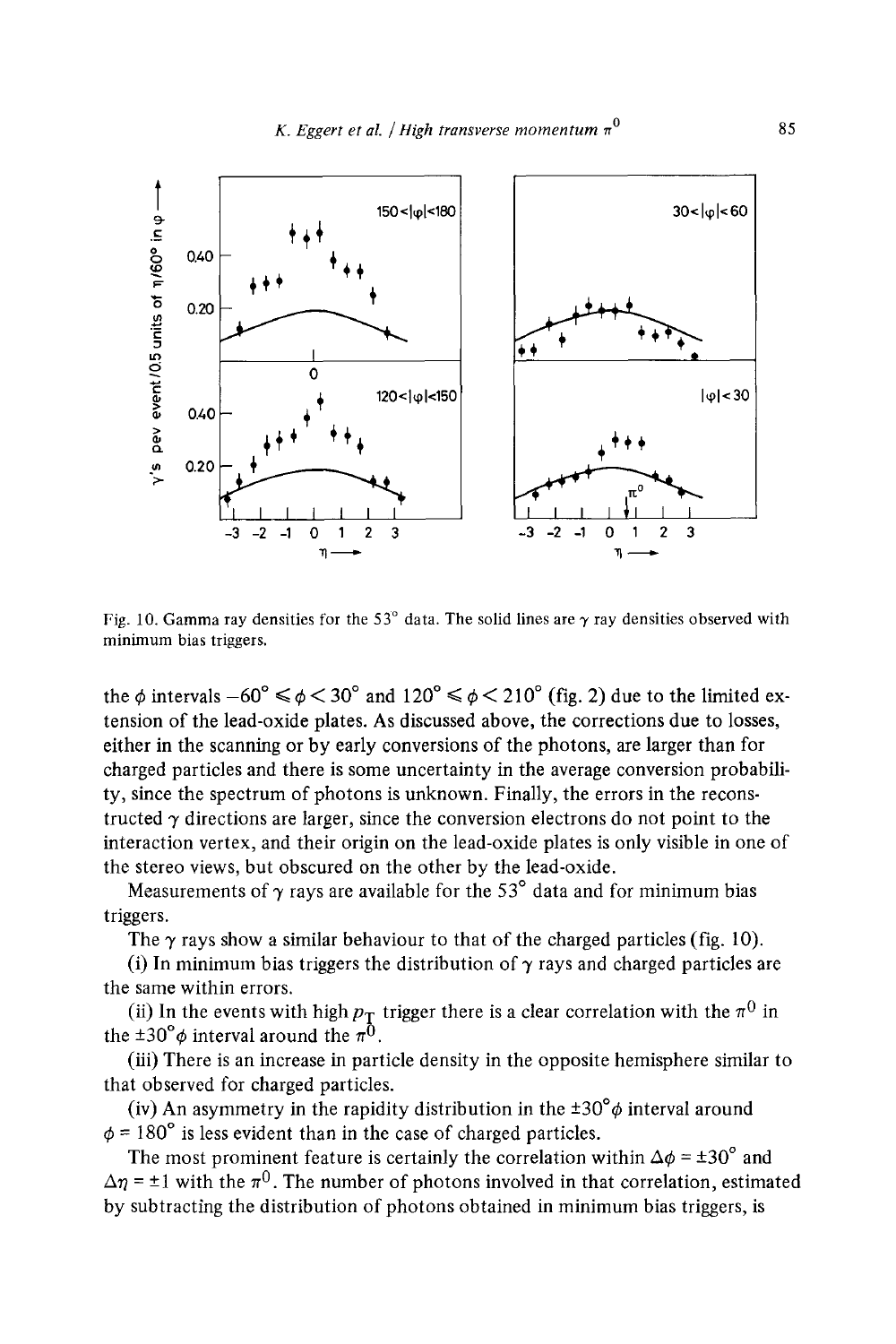

Fig. 11. Two-particle correlation functions, as defined in the text for (a) minimum bias triggers,  $1\phi$  |  $<$  90 $^{\circ}$ , (b) high  $p_{\rm T}$  triggers with  $p_{\rm T}$  > 2 GeV/c in the 90 $^{\circ}$  data,  $1\phi$  |  $>$  90 $^{\circ}$ , (c) high  $p_{\rm T}$  triggers with  $p_{\rm T} > 2$  GeV/c in the 90° data,  $|\phi|$  < 90°. The curves are the best fits to a parametrization according to eq. (1).

0.35  $\pm$  0.10 per event. Photons from the decay of the high  $p_T\pi^0$  do not contribute to this correlation; the opening angle is so small that the photons point within errors to the triggering lead-glass cluster and are therefore removed from the sample by the cuts described above. A total of  $0.06 \pm 0.03$   $\gamma$  rays are estimated to be due to  $\eta$  decays [5,13]. From  $K_s^0 \rightarrow 2\pi^0$  decays one expects a contribution of 0.06 ± 0.02  $\gamma$  rays per event, using the published value of K<sup>+</sup>/ $\pi$ <sup>+</sup> and K<sup>-</sup>/ $\pi$ <sup>-</sup> ratios at high  $p_T$  [14]. The remaining correlation, 0.23  $\pm$  0.11  $\gamma$  rays per event, is smaller than the correlation involving charged particles.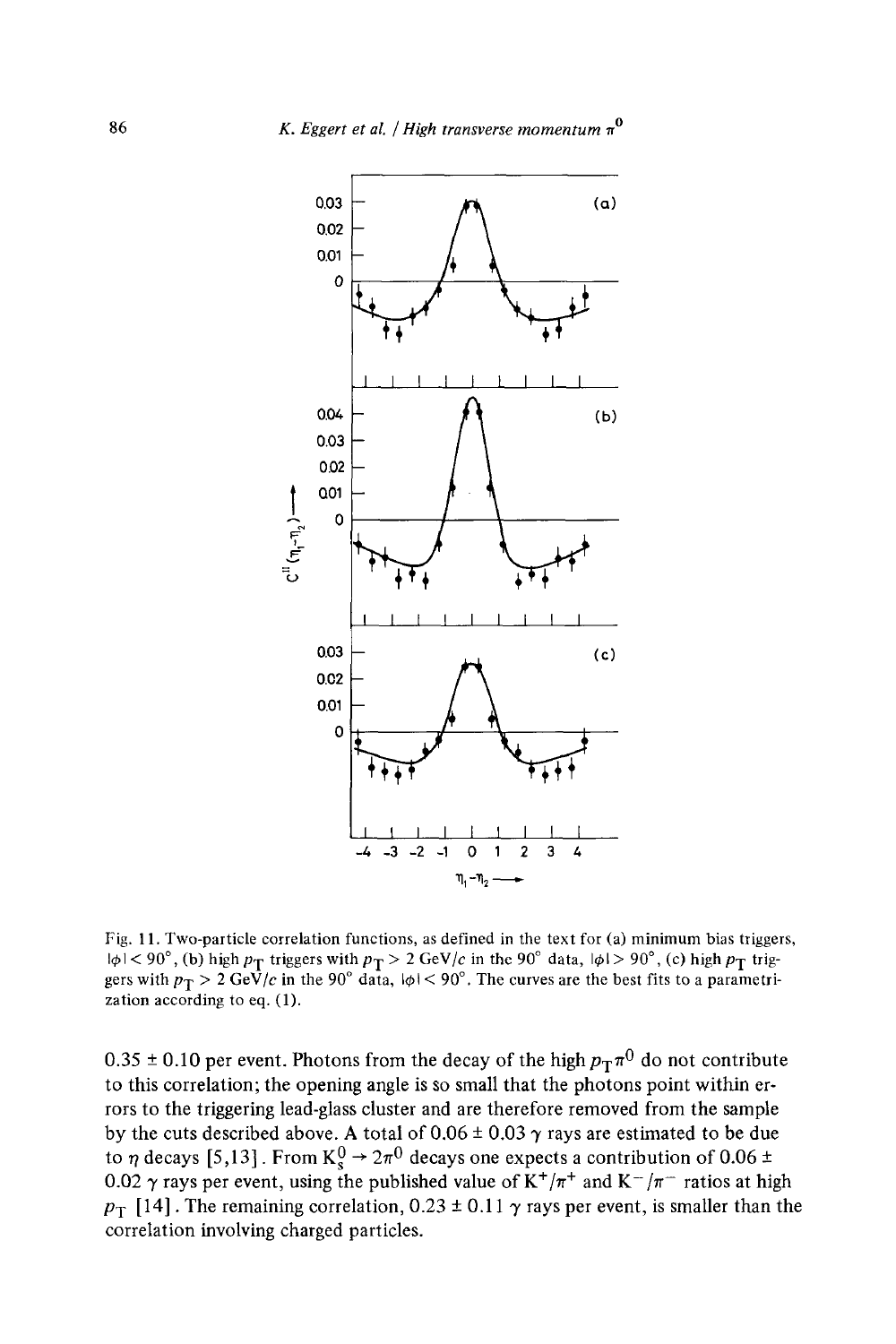

Fig. 12. Parameters describing the two-particle correlation as a function of  $p_T(\pi^0)$  for the 90° data (see text): (a) opposite hemisphere, (b) same hemisphere, (c) both hemispheres.

### 7. Correlation among charged particles

Charged products of proton-proton collisions are known to exhibit an important short-range correlation between two particles. The analysis of the rapidity and azimuthal structure of this correlation in the central rapidity plateau [15] suggests that production of low-mass resonances, like  $\rho$ ,  $\omega$ , etc., may play an important role. It is interesting to study these correlations as a function of  $p_T$ . We use the formalism developed earlier for low  $p_T$  events [15], as a convenient way to parametrize the data.

The two-particle correlation for fixed multiplicity *n* in the interval  $-\eta_{\text{max}} < \eta$  $<$   $\eta_{\text{max}}$ , defined as

$$
C_n^{\rm II}(\eta_1, \eta_2) = \rho_n^{\rm II}(\eta_1, \eta_2) - \rho_n^{\rm I}(\eta_1) \rho_n^{\rm I}(\eta_2) ,
$$

with

$$
\rho_n^{\text{II}}(\eta_1, \eta_2) = \frac{1}{n(n-1)\sigma_n} \frac{\mathrm{d}^2 \sigma_n}{\mathrm{d}\eta_1 \mathrm{d}\eta_2} ,
$$
  

$$
\rho_n^{\text{I}}(\eta_1) = \frac{1}{n\sigma_n} \frac{\mathrm{d}\sigma_n}{\mathrm{d}\eta_1} ,
$$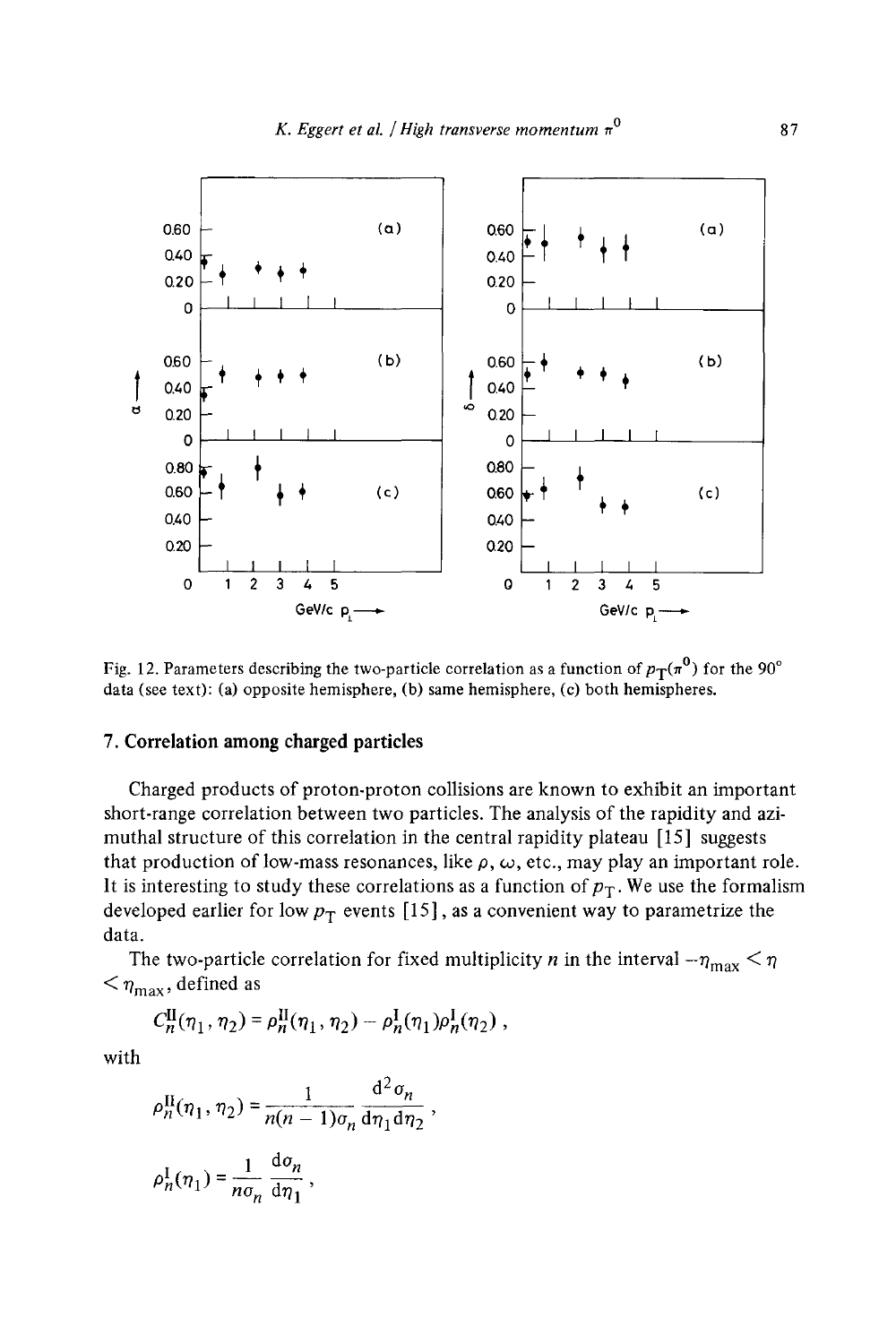

Fig. 13. Two-particle correlation functions for two regions of  $\eta_1 + \eta_2$  in the hemisphere opposite to the  $\pi^0$  for the 53<sup>°</sup> data. The curves are the best fits to a parametrization according to eq. (1).

$$
\int \rho_n^{\text{II}}(\eta_1, \eta_2) d\eta_1 d\eta_2 = 1 ,
$$
  

$$
\int \rho_n^{\text{I}}(\eta_1) d\eta_1 = 1 ,
$$
  

$$
\int C_n^{\text{II}}(\eta_1, \eta_2) d\eta_1 d\eta_2 = 0 ,
$$

is decomposed into two terms, a Gaussian in rapidity difference describing the short• range correlation, and the product of the uncorrelated particle densities

$$
C_n^{\text{II}}(\eta_1, \eta_2) = \frac{\alpha_n}{n-1} \left\{ \Gamma^2(\eta_1 - \eta_2) - \rho_n^{\text{I}}(\eta_1) \rho_n^{\text{I}}(\eta_2) \right\} \,,
$$

where

$$
\Gamma^2(\eta_1,\eta_2) \propto \exp\left[\frac{-(\eta_1-\eta_2)^2}{4\delta^2}\right],
$$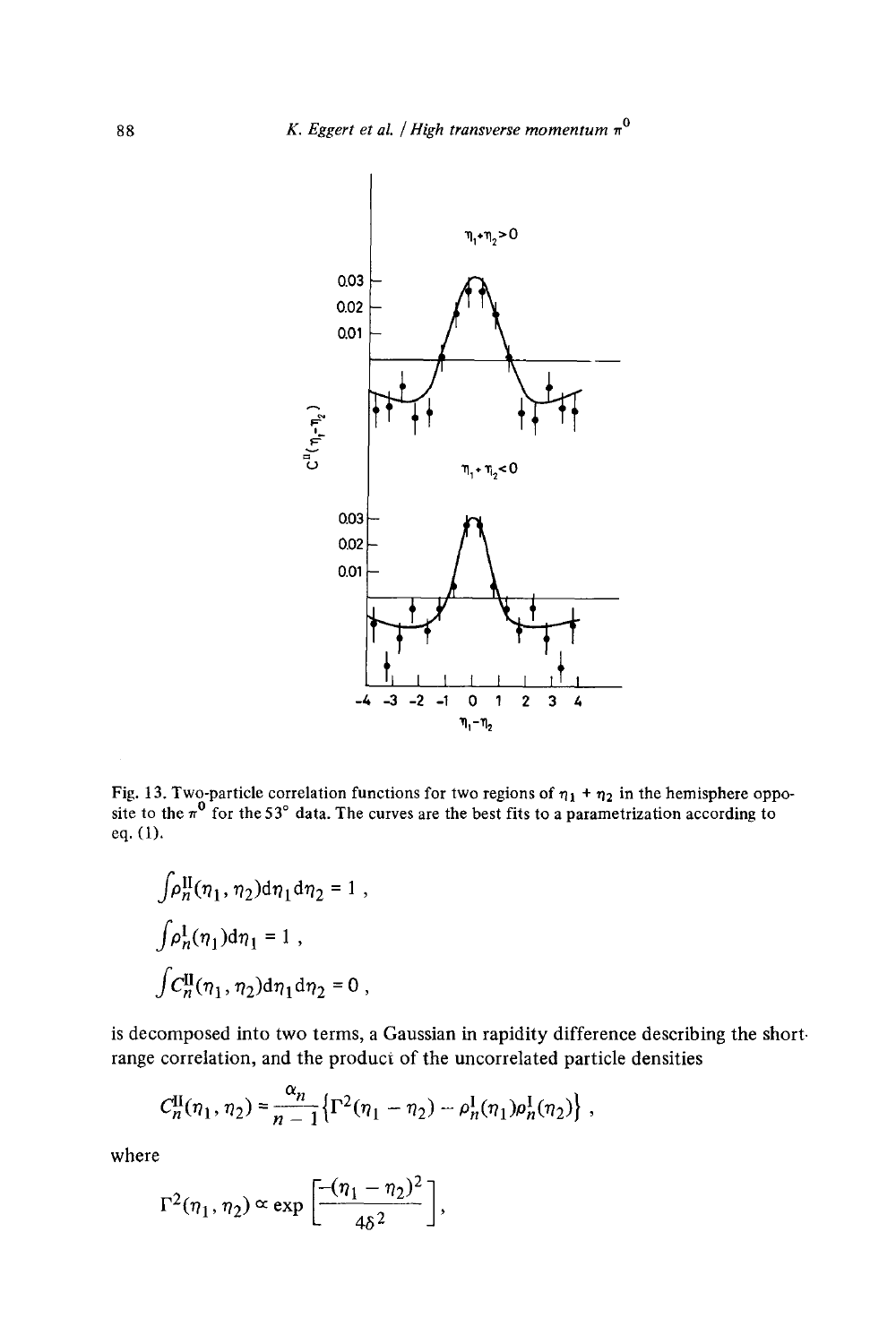| Correlation parameters                    |                            |                 |                         |                                 |                  |                 |  |  |  |  |  |
|-------------------------------------------|----------------------------|-----------------|-------------------------|---------------------------------|------------------|-----------------|--|--|--|--|--|
| Azimuthal<br>region                       | $ \phi $ $<$ 90 $^{\circ}$ |                 | $  \phi   > 90^{\circ}$ |                                 | all $\phi$       |                 |  |  |  |  |  |
| Multiplicity $4 \le n \le 12$<br>interval |                            |                 | $4 \leq n \leq 12$      |                                 | $6 \le n \le 20$ |                 |  |  |  |  |  |
| Rapidity<br>interval                      | $-2.5 < n < 2.5$           |                 | $-2.5 < n < 2.5$        |                                 | $-2.5 < n < 2.5$ |                 |  |  |  |  |  |
| $p_T$ (GeV/c) $\alpha$                    |                            | δ               | $\alpha$                | δ                               | $\alpha$         | δ               |  |  |  |  |  |
| 0.3                                       | $0.36 \pm 0.03$            | $0.52 \pm 0.05$ |                         | $0.36 \pm 0.03$ $0.52 \pm 0.05$ | $0.59 \pm 0.03$  | $0.76 \pm 0.04$ |  |  |  |  |  |
| 0.85                                      | $0.25 \pm 0.08$            | $0.50 \pm 0.14$ | $0.51 \pm 0.07$         | $0.60 \pm 0.07$                 | $0.65 \pm 0.10$  | $0.64 \pm 0.09$ |  |  |  |  |  |
| 2.1                                       | $0.31 \pm 0.04$            | $0.55 \pm 0.08$ |                         | $0.48 \pm 0.04$ $0.53 \pm 0.04$ | $0.80 \pm 0.10$  | $0.73 \pm 0.08$ |  |  |  |  |  |
| 3.0                                       | $0.26 \pm 0.06$            | $0.44 \pm 0.10$ |                         | $0.48 \pm 0.05$ $0.51 \pm 0.05$ | $0.58 \pm 0.06$  | $0.51 \pm 0.06$ |  |  |  |  |  |
| 3.85                                      | $0.30 \pm 0.07$            | $0.40 \pm 0.11$ | $0.49 \pm 0.06$         | $0.45 \pm 0.06$                 | $0.61 \pm 0.06$  | $0.50 \pm 0.05$ |  |  |  |  |  |

with the normalization

Table 2

 $\int \Gamma^2(\eta_1, \eta_2) d\eta_1 d\eta_2 = 1$ .  $|\eta| < \eta_{\rm max}$ 

As in the case of minimum bias triggers, it turns out that  $\alpha_n$  does not depend on  $n$  within errors, so that an average

$$
C^{II}(\eta_1, \eta_2) = \langle (n-1) C_n^{II}(\eta_1, \eta_2) \rangle = \alpha \{ \Gamma^2(\eta_1 - \eta_2) - \rho^I(\eta_1) \rho^I(\eta_2) \} \tag{1}
$$

can be formed. Since we are interested in the dependence of  $C^{II}$  on  $\eta_1 - \eta_2$ , we will average  $C^{II}$  over  $\eta_1 + \eta_2$ .

We study the rapidity correlation for three intervals of azimuth:  $0^{\circ} \leq \vert \phi \vert \leq 90^{\circ}$ (the hemisphere of the large  $p_T\pi^0$ ),  $90^\circ \le |\phi| \le 180^\circ$  (the opposite hemisphere) and both hemispheres together, denoting by  $n$  the charged-particle multiplicity in the corresponding  $\phi$  interval. Fig. 11 shows the two-particle correlation functions  $Cl<sup>I</sup>(\eta_1 - \eta_2)$  for the two hemispheres for the 90° data with  $p_T \ge 2$  GeV/c, and for minimum bias triggers. Selection on multiplicity and rapidity intervals are indicated in table 2. The best fit parameters describing the raw data are also given in table 2 and displayed in fig. 12. The dependence of  $\alpha$  and  $\delta$  on  $p_T$  is weak. Since the multiplicity in the hemisphere opposite to the  $\pi^0$  almost doubles between  $p_T = 0$  and  $p_T = 4 \text{ GeV}/c$ , this implies that the additional particles are correlated with similar strength as the particles in minimum bias triggers.

In order to study the dependence of  $Cl^{\mathbf{I}}$  on  $\eta_1 + \eta_2$ , we use the 53° data. There one can compare the correlation function  $Cl<sup>I</sup>(\eta_1 + \eta_2)$  for particles in the opposite hemisphere in the interval  $\eta_1 + \eta_2 < 0$  and  $\eta_1 + \eta_2 > 0$  (fig. 13). The former inter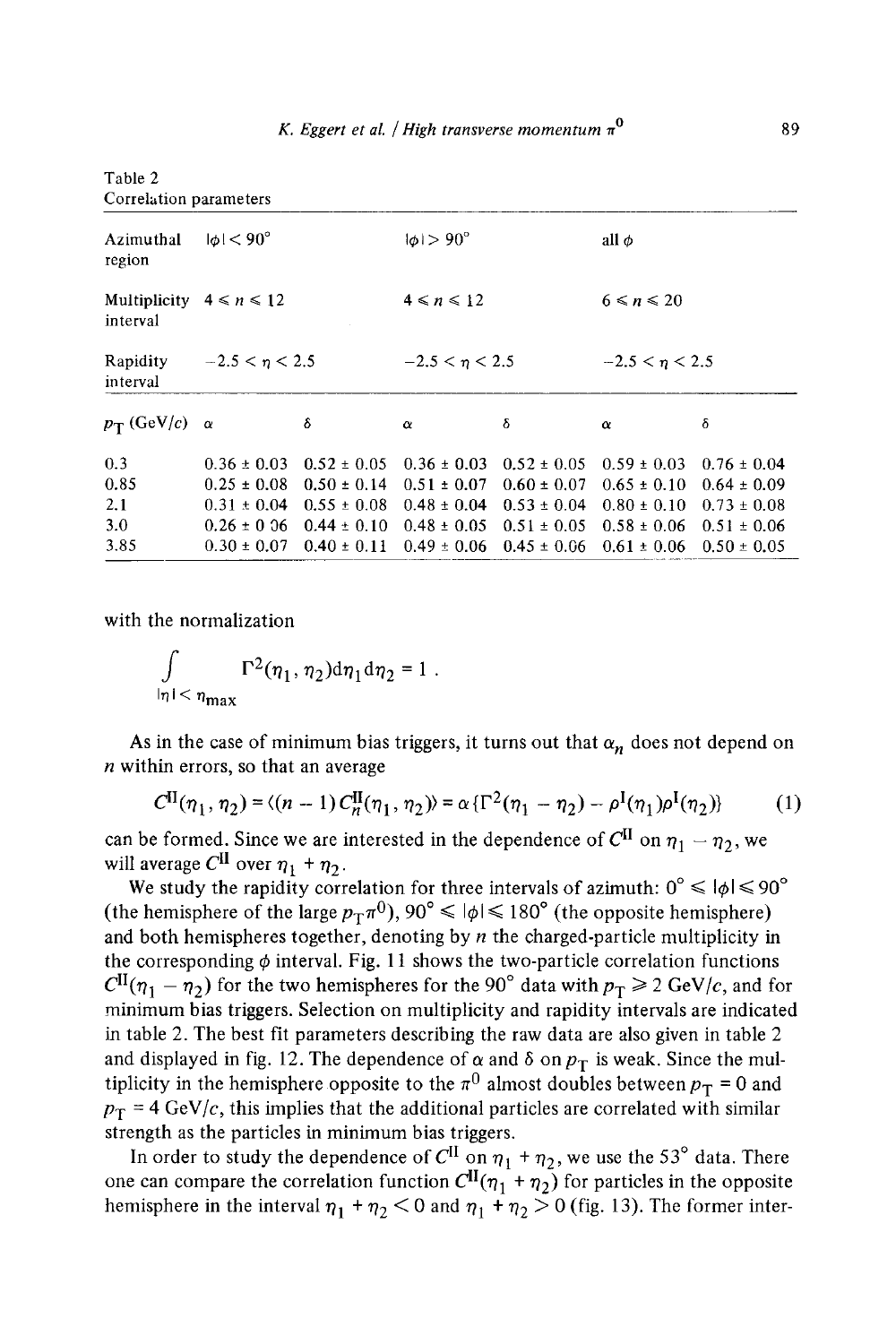val contains mainly the short-range correlation among particles which are also opposite in rapidity to the  $\pi^0$ . The correlation seems to be narrower in this interval; the effect is not, however, sattistically significant. The probability that the two distributions in fig. 13 agree is 8%.

It is tempting to comment on these observations. The symmetric distribution in rapidity for most of the particles in the 53° data suggests that these particles are not strongly correlated in longitudinal momentum with the high  $p_T$  particle, yet the asymmetry in azimuth indicates that they are involved in the transverse momentum balance. It is instructive to estimate which azimuthal asymmetry would be observed if all particles were decay products of low-mass resonances and if the transverse momentum of the trigger  $\pi^0$  were equally balanced among those. To this effect, we have considered a simple model, where  $\rho$ ,  $\omega$  and  $\eta$  mesons are produced with invariant cross sections proportional to  $exp(-4p_T)$ . The cloud of mesons is assumed to recoil against the  $\pi^0$  to balance the transverse momentum. It turns out that the actually observed azimuthal asymmetry is smaller than any mixture of  $\rho$ ,  $\omega$ , and  $\eta$ mesons can produce. In addition, the model generates stronger correlation among particles in the hemisphere opposite to the trigger  $\pi^0$  than among particles in the  $\pi^0$ hemisphere, in contradiction with observation. This may imply that a large fraction of the  $\pi^0$  transverse momentum is balanced by only a few particles.

### 8. Conclusion

We have taken advantage of the large coverage and excellent resolution of our streamer chamber detector to improve the knowledge of the structure of large transverse momentum events. The angular configuration of the collision products is observed over a very large solid angle, but without momentum measurement. In spite of its limited scope, this experiment has revealed several new features, which may be schematically summarized as follows:

(i) a broad enhancement of particle density is observed for both charged products and  $\gamma$  rays. This enhancement is centred around rapidity zero and azimuth opposite to that of the large  $p_T \pi^0$ , and extends approximately over  $\pm 2$  units of rapidity and  $\pm 90^\circ$  in azimuth, independently of  $p_T$ . In this angular region, the number of charged particles increases by 3.7  $\pm$  0.3 between  $p_T = 0.3$  GeV/c and  $p_T = 5$  GeV/c;

(ii) a second component, extending over a relatively short angular range around the high transverse momentum  $\pi^0$ , is observed for both  $\gamma$  rays and charged particles. In a domain  $|\Delta \eta| < 1.5$ ,  $|\Delta \phi| < 60^{\circ}$ , it contains 0.85  $\pm$  0.15 charged particles, independent of  $p_T$ ;

(iii) in the data where the high  $p_T \pi^0$  is produced at 53°, a third component, confined to a narrow azimuthal range ( $1\Delta\phi$  |  $\langle 30^\circ \rangle$ ), and centred around a direction opposite to that of the large  $p_T \pi^0$ , is clearly evidenced from an asymmetry in the density of charged particles, and to a lesser extent in that of  $\gamma$  rays. It contains an average of  $0.50 \pm 0.12$  charged particles per event. A colinear structure, as implied by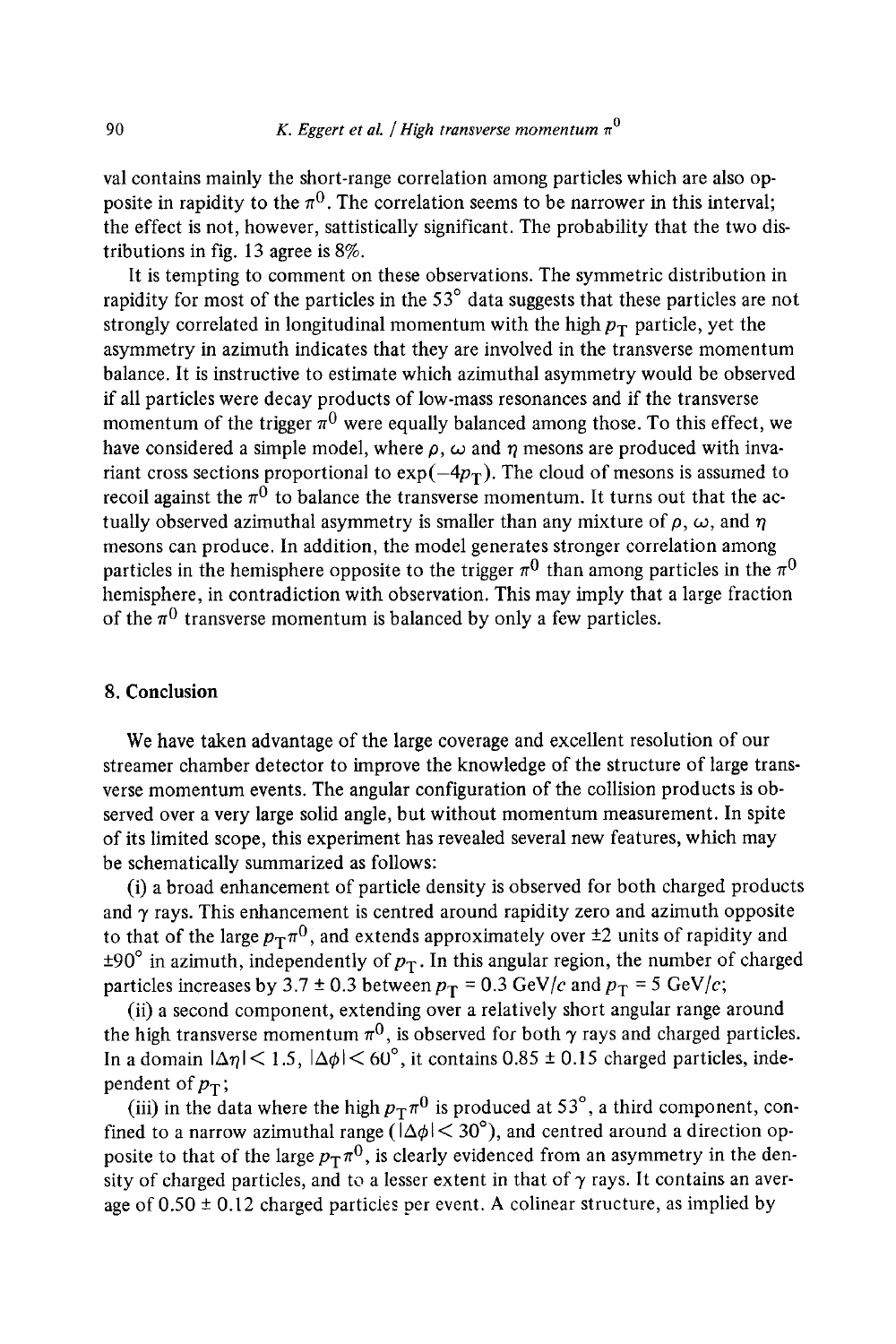**this last observation, may be expected if hard scattering of proton constituents is at**  the origin of the high  $p_T$  collision.

**The reduction of the collision products to three different components is, however, largely arbitrary. To answer the question of the physical significance of such a description requires more refined measurements with momentum analysis and particle identification. Such measurements would permit a critical comparison with predictions of those models which can qualitatively accomodate our present observations, such as hard scattering models of proton constituents [2] or hadronic bremsstrahlung models [16].** 

**We wish to thank Professors H. Faissner and N. Schmitz for their interest and support. Frofessor C. Rubbia and our colleagues from the Aachen-CERN-Torino Collaboration have kindly made available the lead-glass detector and associated equipment for this experiment. The help of Mssrs. G. Bohm and H. Frenzel during data taking and evaluation is gratefully acknowledged. We thank Mrs. J. Seyboth for important contributions to the data analysis. The careful and persevering work of the scanning teams in the three laboratories was essential for the success of the experiment. We thank Messrs. L. Bonnefoy and J.M. Chapuis for technical assistance and Mrs. M. Ferigoule for help with data processing. We have benefited from discussions with Professors A.P. Contogouris and M. Jacob. Partial support was given by the Bundesministerium fiir Forschung und Technologie.** 

### **References**

- [1] F.W. Biisser, L. Camilleri, L. Di Lella, G. Gladding, A. Placci, B.G. Pope, A.M. Smith, J.K. Yoh, E. Zavattini, B.J. Blumenfeld, L.M. Lederman, R.L. Cool, L. **Litt and S.L. Segler,**  Phys. Letters 46B (1973) 471; B. Alper, H. Bøggild, G. Jarlskog, G. Lynch, J.M. Weiss, P. Booth, L.J. Carroll, J.N. Jackson, M. Prentice, G. **yon Dardel, L. Jonsson,** G. Damgaard, K.H. Hansen, E. Lohse, F. Bulos, L. Leistam, A. Klovning, E. Lillethun, B. Duff, F. **Heymann and D. Quarrie, Phys. Letters**  44B (1973) 521; M. Banner, J.L. Hamel, J.P. Pansart, A.V. Stirling, J. Teiger, H. Zaccone, J. Zsembery, G. **Bassompierre, M. Croissiaux,** J. Gresser, R. Morand, M. **Riedinger and M. Schneegans,** Phys. **Letters** 44B (1973) 537.
- [2] S.D. Ellis, Proc. 17th Int. **Conf. on high-energy physics, London, 1974 (Rutherford** Lab., **Chilton, Didcot,** 1974) p. V-23.
- [3] M. Holder, E. Radermacher, A. Staude, P. Darriulat, J. Deutsch, J. Pilcher, C. **Rubbia,**  K. Tittel, C. Grosso-Pilcher, M. Scir6 and A. **Villari, Nucl. Instr.** 108 (1973) 541.
- [4] K. Eggert, W. Thom~, B. Betev, G. Bohm, P. Darriulat, P. Dittmann, E. Gygi, M. **Holder,**  K.T. McDonald, T. Modis, H.G. Pugh, F. Schneider, H. Albrecht, K. Tittel, I. Derado, V. **Eckardt,** H.J. Gebauer, R. Meinke, O.R. **Sander and** P. Seyboth, **Nucl. Instr.** 126 (1975) 477.
- [5] K. Eggert, K.L. Giboni, W. Thomé, B. Betev, P. Darriulat, P. Dittmann, M. Holder, K.T. **McDonald,** T. Modis, H.G. Pugh, G. Vesztergombi, K. Tittel, V. Eckardt, H.J. Gebaucr, R. Meinke, O.R. **Sander and** P. Seyboth, Nucl. Phys. B98 (1975) 49.